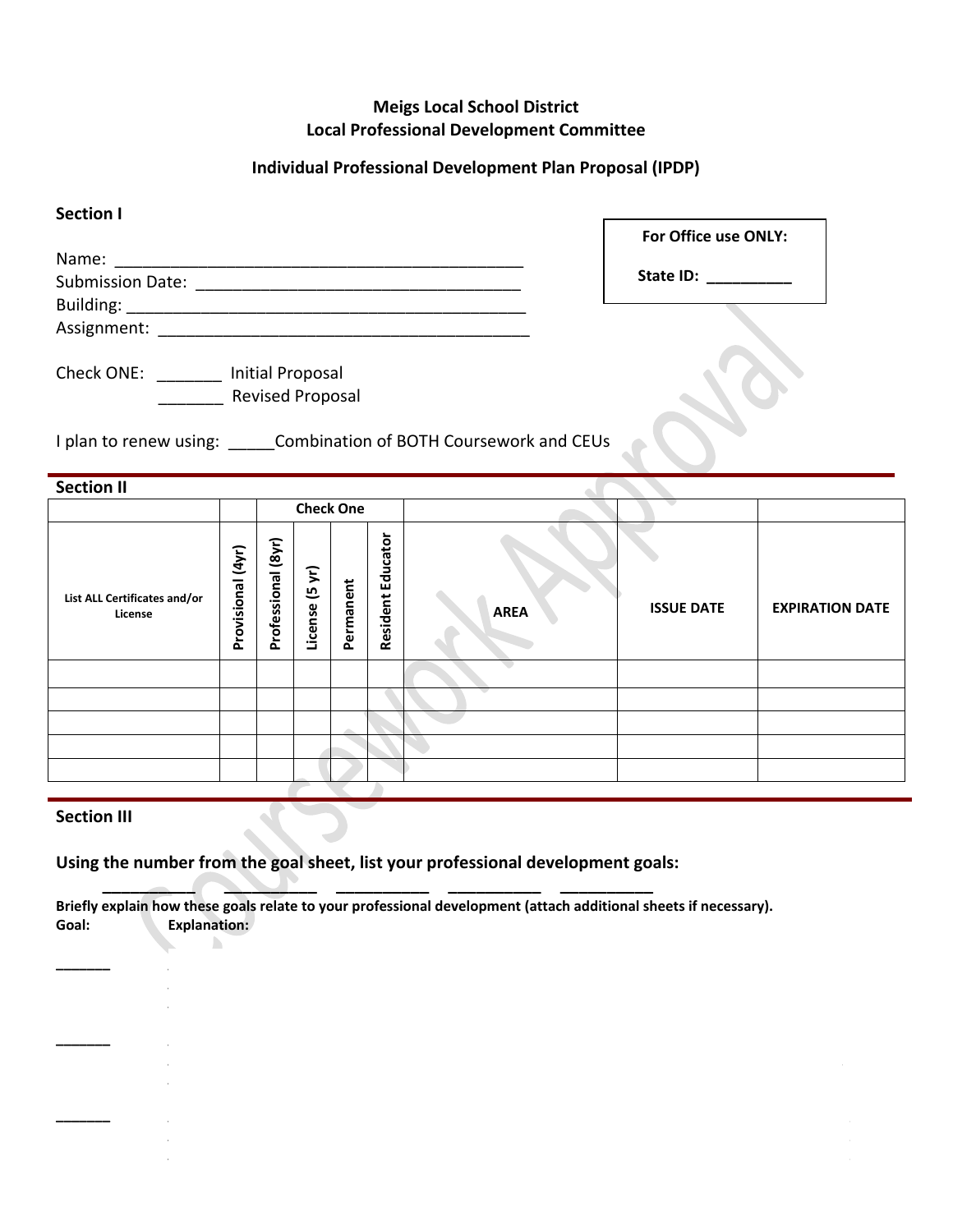## **Meigs Local School District Individual Professional Development Plan Goals Based upon the Ohio Standards for the Teaching Profession**

### **GOALS:**

- 1. Teachers understand student learning and development and respect the diversity of the students they teach **Teachers:** 
	- a. Display knowledge of how students learn and of the developmental characteristics of age groups
	- b. Understand what students know and are able to do and use this knowledge to meet the needs of all students
	- c. Expect that all students will achieve to their full potential
	- d. Model respect for students' diverse cultures, language skills and experiences
	- e. Recognize characteristics of gifted students, students with disabilities and at-risk students in order to assist in appropriate identification, instruction and intervention
- 2. Teachers know and understand the content area for which they have instructional responsibility

#### **Teachers:**

- a. Know the content they teach and use their knowledge of content-area concepts, assumptions and skills to plan instruction
- b. Understand and use content-specific instructional strategies to effectively teach the central concepts and skills of the discipline
- c. Understand school and district curriculum priorities and the Ohio academic content standards
- d. Understand the relationship of knowledge within the discipline to other content areas
- e. Connect content to relevant life experiences and career opportunities
- 3. Teachers understand and use varied assessments to inform instruction, evaluate and ensure student learning

#### **Teacher:**

- a. Are knowledgeable about assessment types, their purposes and the data they generate
- b. Select, develop and use a variety of diagnostic, formative and summative assessments
- c. Analyze data to monitor student progress and learning, and to plan, differentiate and modify instruction
- d. Collaborate and communicate student progress with students, parents and colleagues
- e. Involve learners in self-assessment and goal setting to address gaps between performance and potential
- Teacher plan and deliver effective instruction that advances the learning of each individual student

#### **Teachers:**

- a. Align their instructional goals and activities with school and district priorities and Ohio's academic content standards
- b. Use information about students' learning and performance to plan and deliver instruction that will close the achievement gap
- c. Communicate clear learning goals and explicitly link learning activities to those defined goals
- d. Apply knowledge of how students think and learn to instructional design and delivery
- e. Differentiate instruction to support the learning needs of all students, including students identified as gifted, students with disabilities and at-risk students
- f. Create and select activities that are designed to help students develop as independent learners and complex problem-solvers
- g. Use resources effectively, including technology, to enhance student learning
- 5. Teachers create learning environments that promote high levels of learning and achievement for all students

## **Teachers:**

- a. Treat all students fairly and establish an environment that is respectful, supportive and caring
- b. Create an environment that is physically and emotionally safe
- c. Motivate students to work productively and assume responsibility for their own learning
- d. Create learning situations in which students work independently, collaboratively and/or as a whole class
- e. Maintain an environment that is conducive to learning for all students
- 6. Teachers collaborate and communicate with students, parents, other educators, administrators and the community to support student **learning**

# **Teachers:**

- a. Communicate clearly and effectively
- b. Share responsibility with parents and caregivers to support student learning, emotional and physical development and mental health
- c. Collaborate effectively with other teachers, administrators and school and district staff
- d. Collaborate effectively with the local community and community agencies, when and where appropriate, to promote a positive environment for student learning
- 7. Teachers assume responsibility for professional growth, performance and involvement as an individual and as a member of a learning community

## **Teachers:**

- a. Understand, uphold and follow professional ethics, policies and legal codes of professional conduct
- b. Take responsibility for engaging in continuous, purposeful professional development
- c. Are agents of change who seek opportunities to positively impact teaching quality, school improvements and student achievement